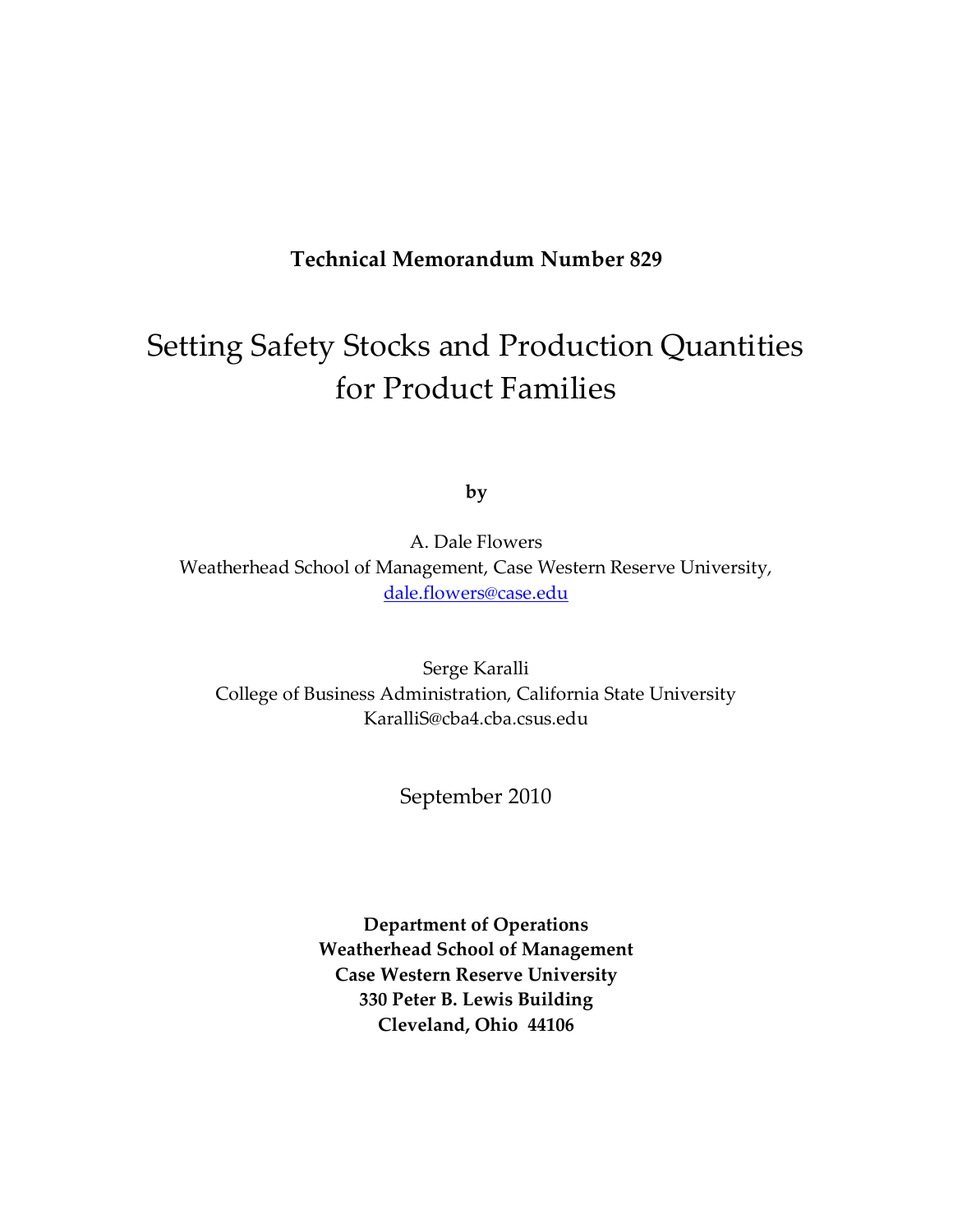## Setting Safety Stocks and Production Quantities for Product Families

*Corresponding Author* 

A. Dale Flowers Department of Operations Weatherhead School of Management Case Western Reserve University 10900 Euclid Avenue Cleveland, OH 44106 dale.flowers@case.edu Phone: 216-368-3825 Fax: 216-368-6250

Serge M. Karalli Department of Management College of Business Administration California State University, Sacramento 6000 J Street Sacramento, CA 95819 KaralliS@cba4.cba.csus.edu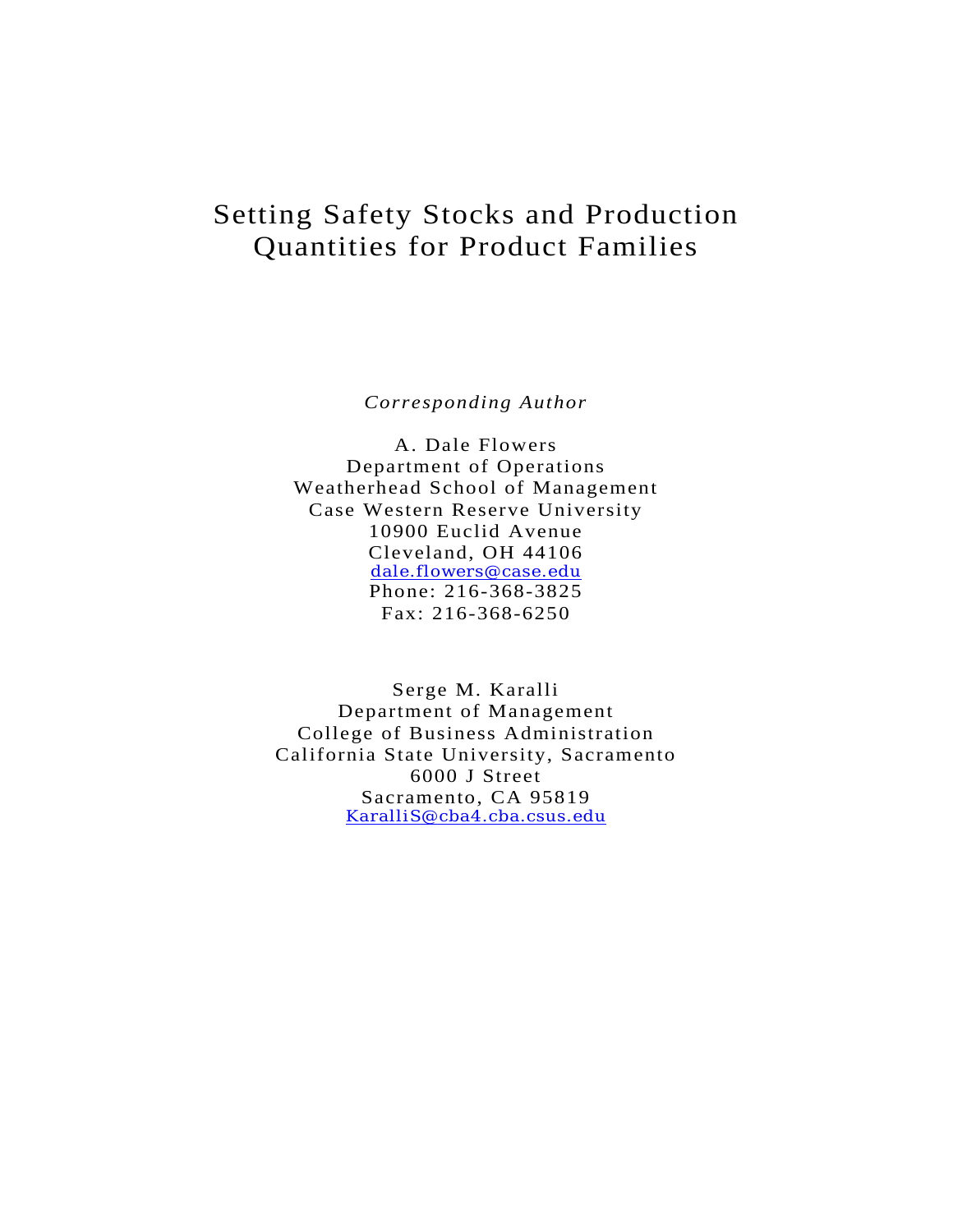#### *Abstract*

In many manufacturing environments, parts or products may be naturally grouped into families based on their processing needs. A family setup must be performed before any item in the family can be made. After the family setup is accomplished, a product setup must be done before a specific part or product in the family can be produced. In this situation, production to stock is the norm. The manufacturing equipment used to produce the family is used to produce many other families of products, and demand for the products is uncertain. If setup times are significant, it would be prohibitively expensive to execute the family and product setups every time a customer orders the product. Thus, manufacturers want to run all the products in the family once the family setup is performed, and want to establish run quantities so that a family setup will not be required again for some interval of time. This means that safety stocks must be kept for each part in order to ensure adequate customer service is provided. The question is: How should run quantities and safety stocks be established so as to minimize the total costs of meeting the customer service requirements? We briefly describe a new approach to computing these values and provide insights as to the benefits the new approach will provide to practitioners.

Keywords: Scheduling, inventory, product families, manufacturing, production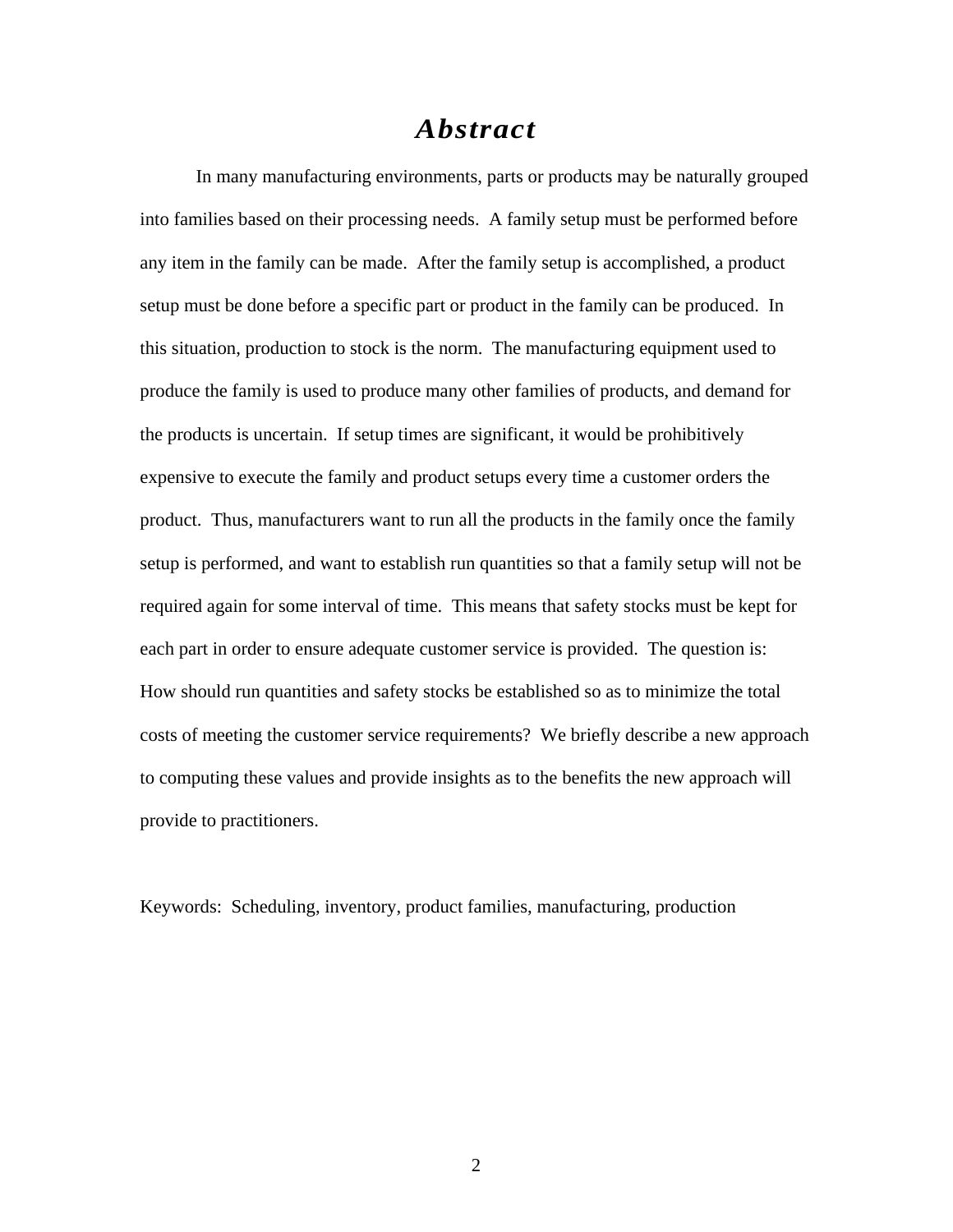# **Setting Safety Stocks and Production Quantities for Product Families**

## 1. Introduction and Motivation

There has been a lot of published research on the problem of economic lot scheduling, including situations having families of products. Sox et al. (1999) provide the most recent summary of this research. Similarly, a lot of research has been done on establishing safety stock levels, including consideration of both the length of the lead time and the variability of the lead time. Chopra et al. (2004) is a recent example of such work. Surprisingly, a problem situation that occurs regularly in industry that combines economic lot scheduling for part families with safety stock considerations has not been addressed in the literature. The purpose of this research was to help remedy that situation.

 There are many examples of this situation in industry. We know of a company in the pipe, valve, and fittings industry that manufactures brass and stainless steel pipe nipples. A major setup is required for the threading machines to change the diameter of the pipe being threaded. A minor part setup is required to change from one length of nipple to another within the same diameter and type of pipe (brass or stainless). The company produces to stock in box quantities, and then simply picks and ships orders from stock to meet their customer requirements.

 Another common situation where this problem occurs is in plastic injection molding. Installing a mold that produces a part with a certain shape is typically a major (family) setup, and then changing the color of the plastic to produce a variety of parts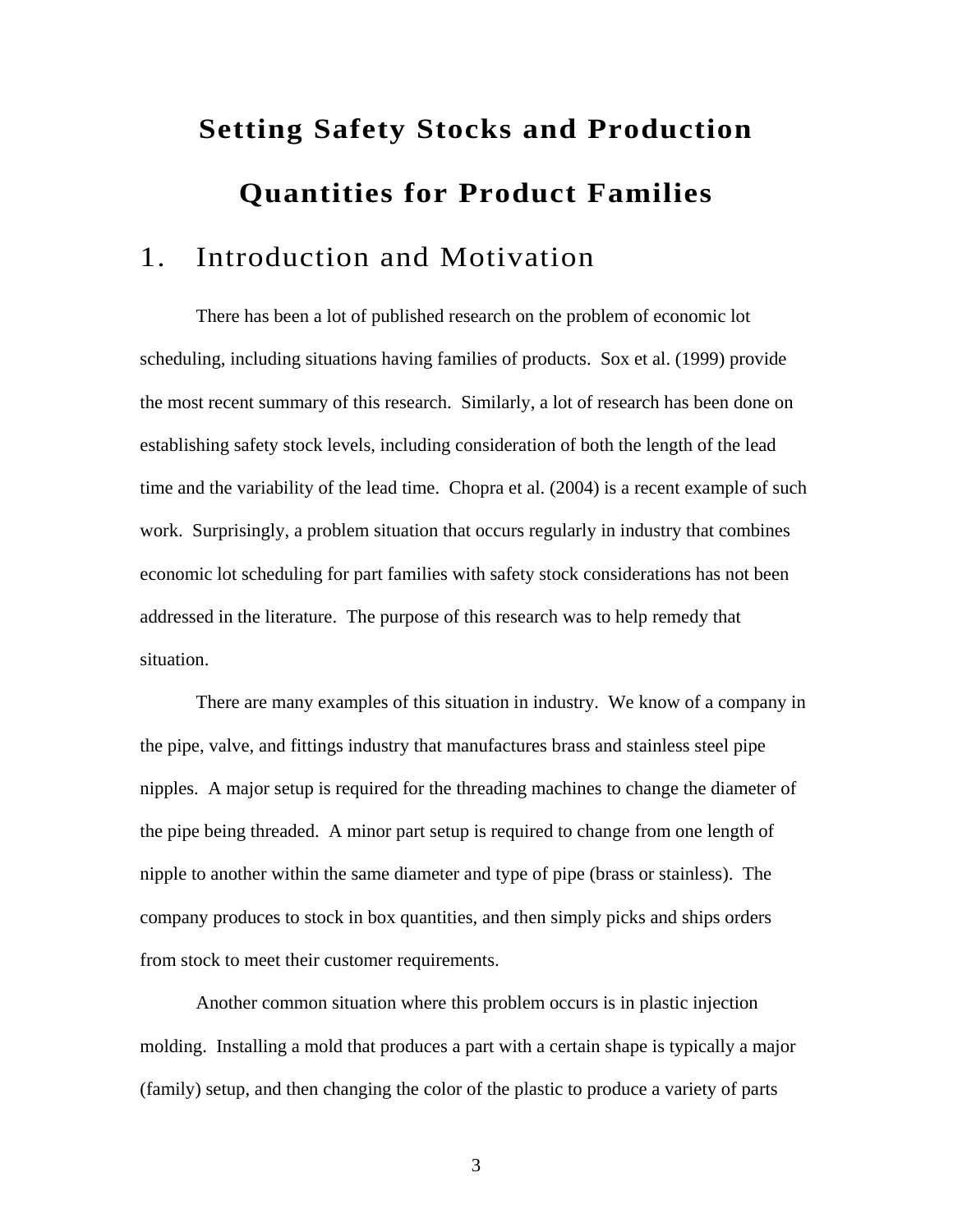constitute the minor (product) setups. Production is typically done in sequence from lightest to darkest to minimize the product setup times.

 The manufacture of quartz tubing, ceiling tiles, and synthetic rubber are additional examples where this situation exists. Many chemical processes tend to exhibit these characteristics. If it were possible to reduce setup times to negligible amounts, this problem would not be of critical importance. However, the process technology often precludes such reductions from being achieved. So production planners are left with tools to try to solve the problem that don't really fit the problem structure. The economic lot scheduling procedures that are available do not consider safety stocks in their optimization procedures, with the result that the production quantities will generally be too large. This also causes safety stocks to be too large as well. The consideration of safety stock costs in a solution procedure will naturally shorten the time between production runs and the resulting safety stock required to provide the desired customer service. In this paper, we will illustrate the impact of considering this safety stock for some situations of interest to practitioners.

 In the next sections, we will carefully define the problem and the mathematical notation we use, as well as the form of the solution we generate. We will illustrate the impact of our approach on the time between production runs versus an approach that does not consider the safety stock costs in the optimization procedure. We will then examine the impact of family setup costs, demand variation, and the selected service level for our approach versus the alternate procedure.

#### 2. Assumptions and Form of the Solution

The assumptions and characterization of the problem include the following: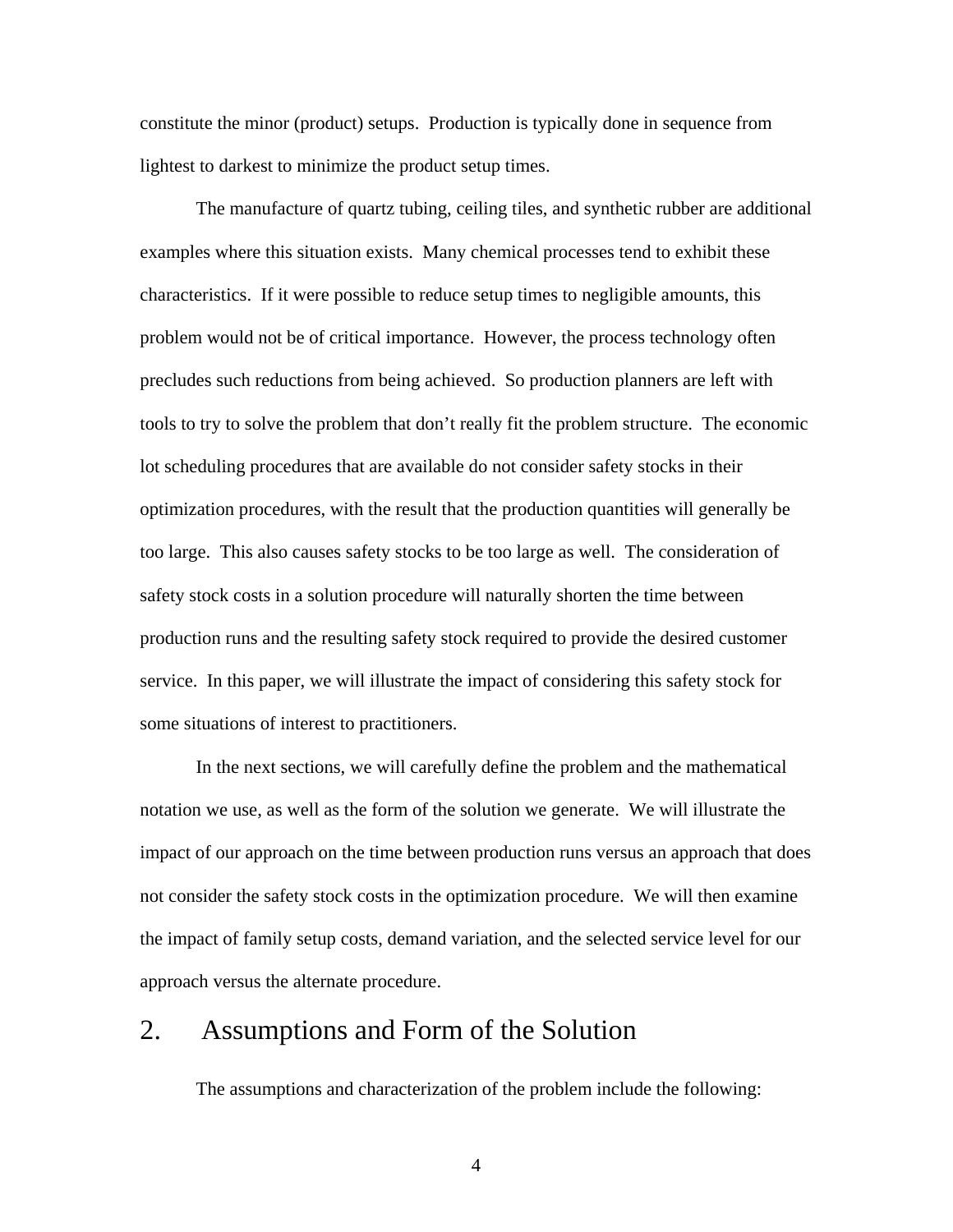- Multiple product families
- Multiple products within each family
- Major setup required for each family
- Minor setup required for each product within the family
- Single, high speed production equipment on which all families are manufactured, one unit at a time, each with a known, constant production rate
- Production to stock, with safety stock required to ensure an adequate level of customer service
- Relevant costs include:
	- o Major setup costs
	- o Minor setup costs
	- o Cycle inventory holding costs
	- o Safety stock inventory holding costs

#### For each family, there is a

sequence-independent setup cost

sequence-independent setup time

For each item, the demand is

time-stationary,

normally distributed, with

known mean and standard deviation,

uncorrelated with other items,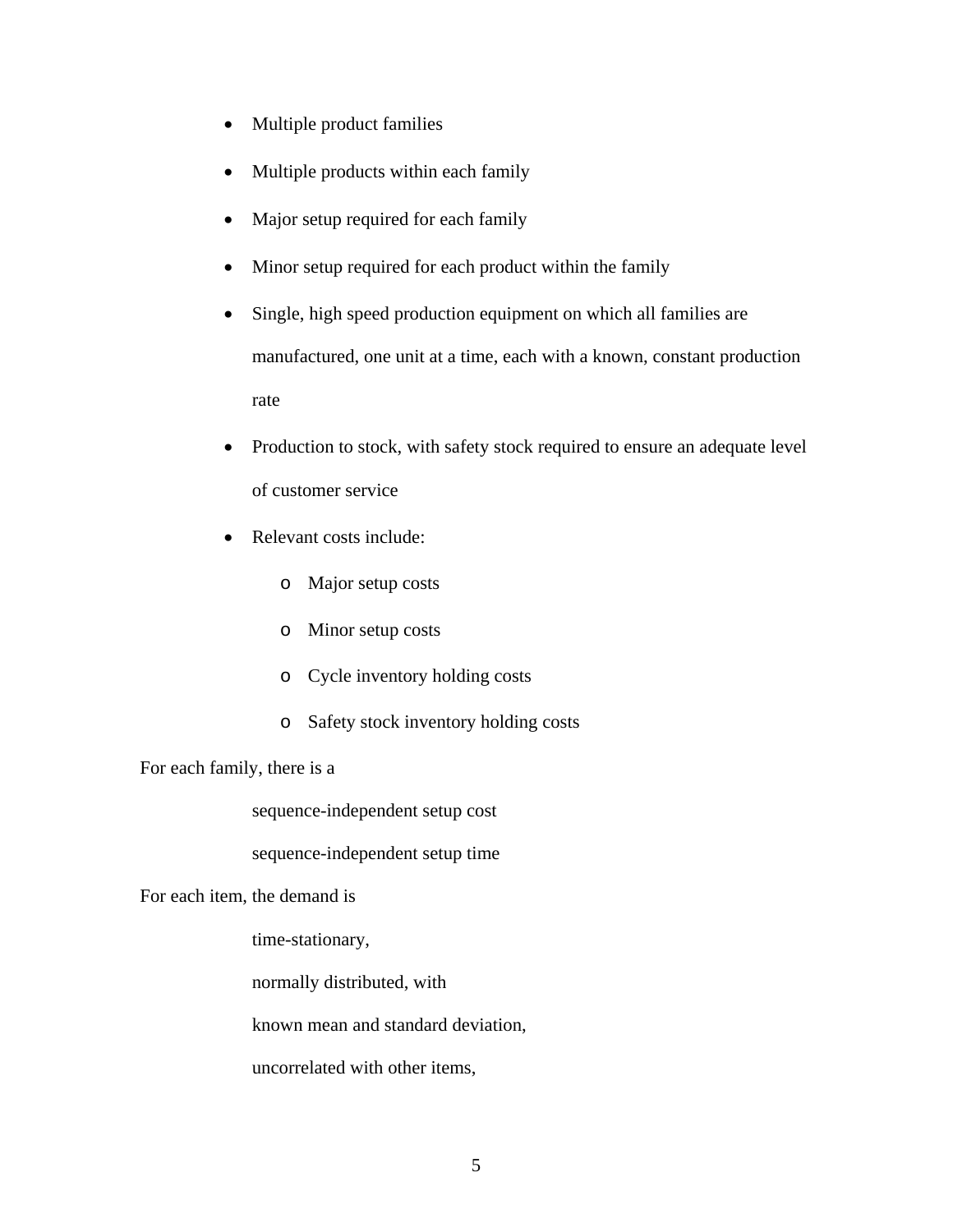#### not substitutable with other items

For each item,

there is a sequence-independent setup cost, there is a sequence-independent setup time, there is a specified service level, safety stock is maintained in order to meet the specified service level, and there is no backlogging

In addition to these assumptions, we have chosen a basic period approach to develop a solution to the problem. Moon et al. (2002) provide a summary of the three approaches commonly taken to the form of the solution for economic lot scheduling problems:

- Common cycle approach
- Basic period approach
- Time-varying lot sizes approach

Moon et al. (2002) list these descriptors for the basic period approach:

- Allows different cycle times for different products
- Requires each product cycle time to be an integer multiple of the basic period
- All lots of each item are the same size
- Gives better solutions that the common cycle approach
- Is NP-hard
- Its main drawback is ensuring feasibility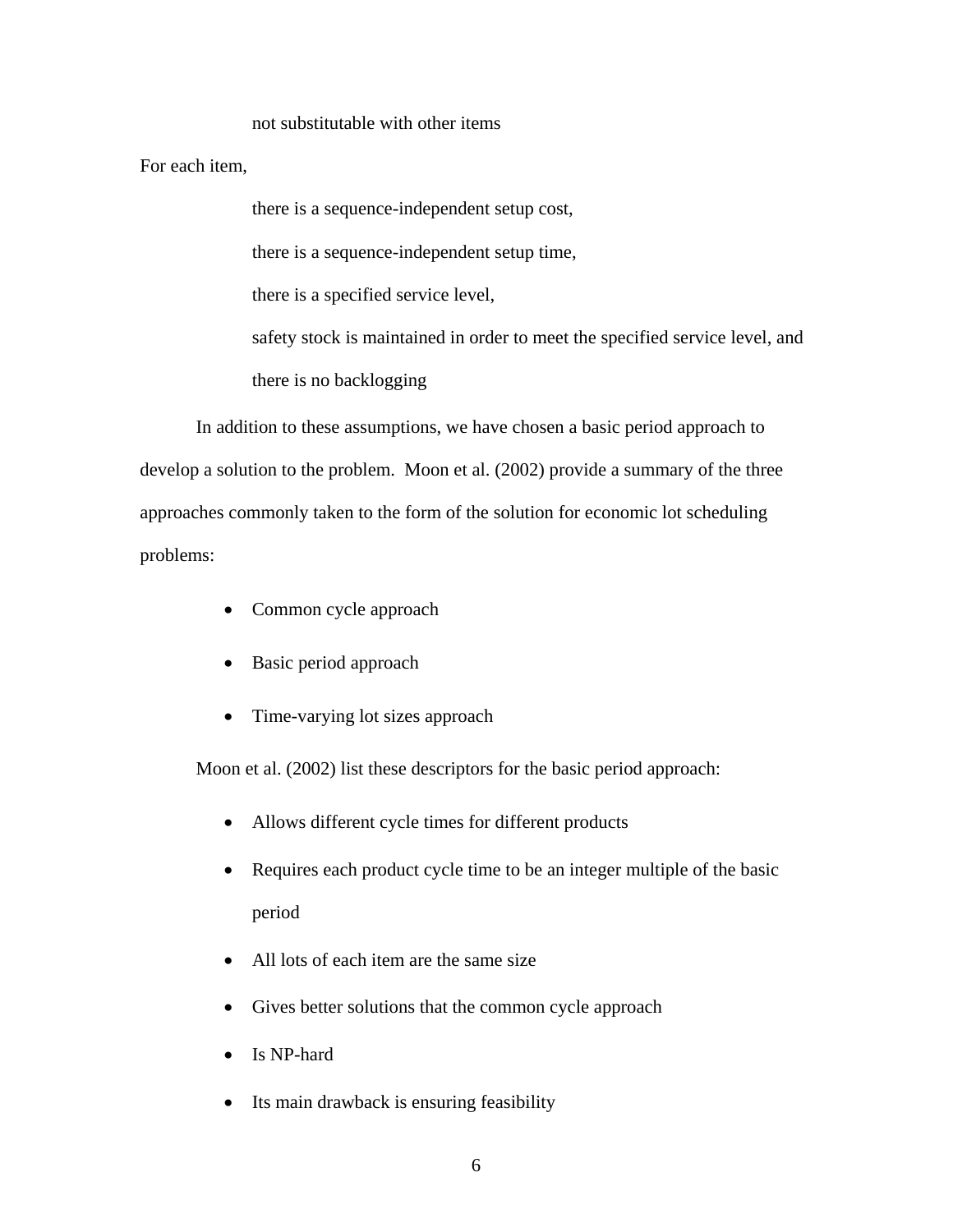Gives inferior solutions to the time-varying lot sizes approach

We chose the basic period approach over the common cycle approach because of its demonstrated advantages over the latter. We chose it versus the time-varying lot size approach for two primary reasons. The first is our explicit inclusion of safety stock in our formulation. Safety stock varies with the length of time between runs, the variance of demand for the item, and the service level specified. To consider time-varying lot sizes would require the readjustment of the target safety stock level every time the lot size changed. This would complicate both the analysis and the implementation of the resulting solution. The second reason is the popularity of Just-In-Time production systems, and the attempt to smooth production as much as possible in order to achieve coordination in the supply chain. Monden (1998) indicates that the Toyota Production System is able to accommodate changes in demand of only  $+/$ - 10 per cent. The repeating schedule that results from our approach will facilitate supplier/customer relationships in Just-In-Time manufacturing environments.

The form of our solution to the problem consists of a basic period, as well as a family multiplier for each family, and an item multiplier for each product. This allows us to establish a safety stock inventory level for each item that is needed to protect against stockouts between production runs. To establish safety stock levels in our problem, we use a service level criterion as opposed to a fill rate. The service level criterion is the complement to the probability of a stockout in an inventory replenishment cycle. We have chosen this criterion due to the costly consequences of stocking out of a particular product before its family is scheduled for production. This would appear to be consistent with the practitioner's point of view in such service environments.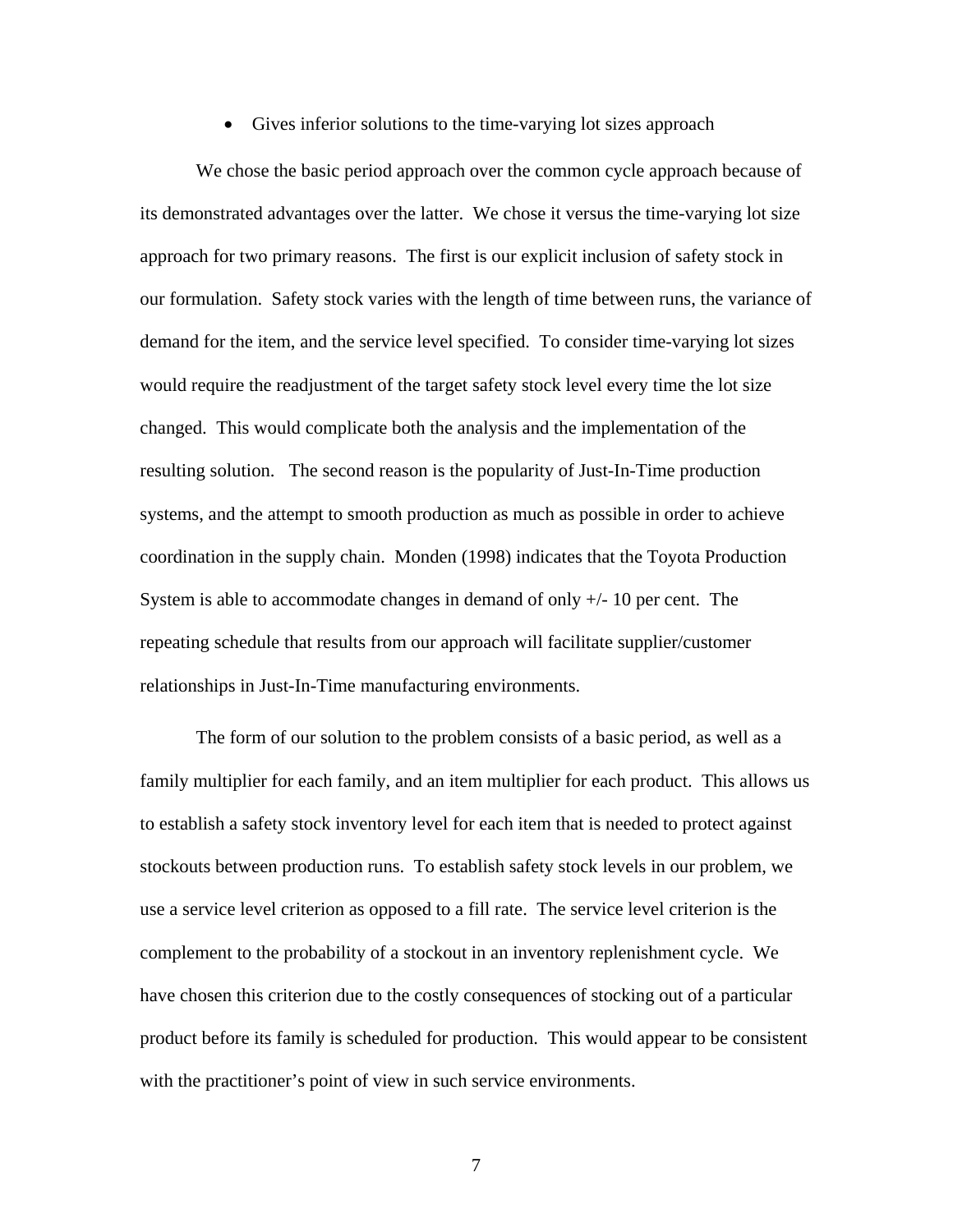### 3. Mathematical Formulation of the Problem

We seek to minimize the total average relevant cost per unit time in a cyclic schedule (a schedule that eventually repeats itself). The relevant costs include family setup costs, item setup costs, and inventory holding costs for both cycle and safety stocks. We allow a unique service level to be specified for each item. A high service level may be required for items that generate the bulk of the firm's revenues. Low-revenue generating items may be given lower service level requirements.

For notational convenience, we take N to be both the number of families and items within each family, without loss of generality (w.l.o.g.). When the number N exceeds the actual number of items in any family, or exceeds the number of families, we simply create dummy items and/or families and assign the value of zero to their parameters.

The following parameters are inputs to the problem:

- $S_i$  Setup time for family i.
- $s_{ii}$  Setup time for the item j in family i.
- Ai Setup cost for family i.
- $a_{ij}$  Setup cost for item j in family i.
- $d_{ij}$  Demand mean for item j in family i.
- $\sigma_{ij}^2$  Demand variance for item j in family i.
- $p_{ij}$  Production rate for item j in family i.
- $\rho_{ij}$  = d<sub>ij</sub> /  $p_{ij}$ , production capacity needed by item j of family i.
- $\rho = \sum_{i \in N} \sum_{j \in N} (d_{ij} / p_{ij}),$  total production capacity required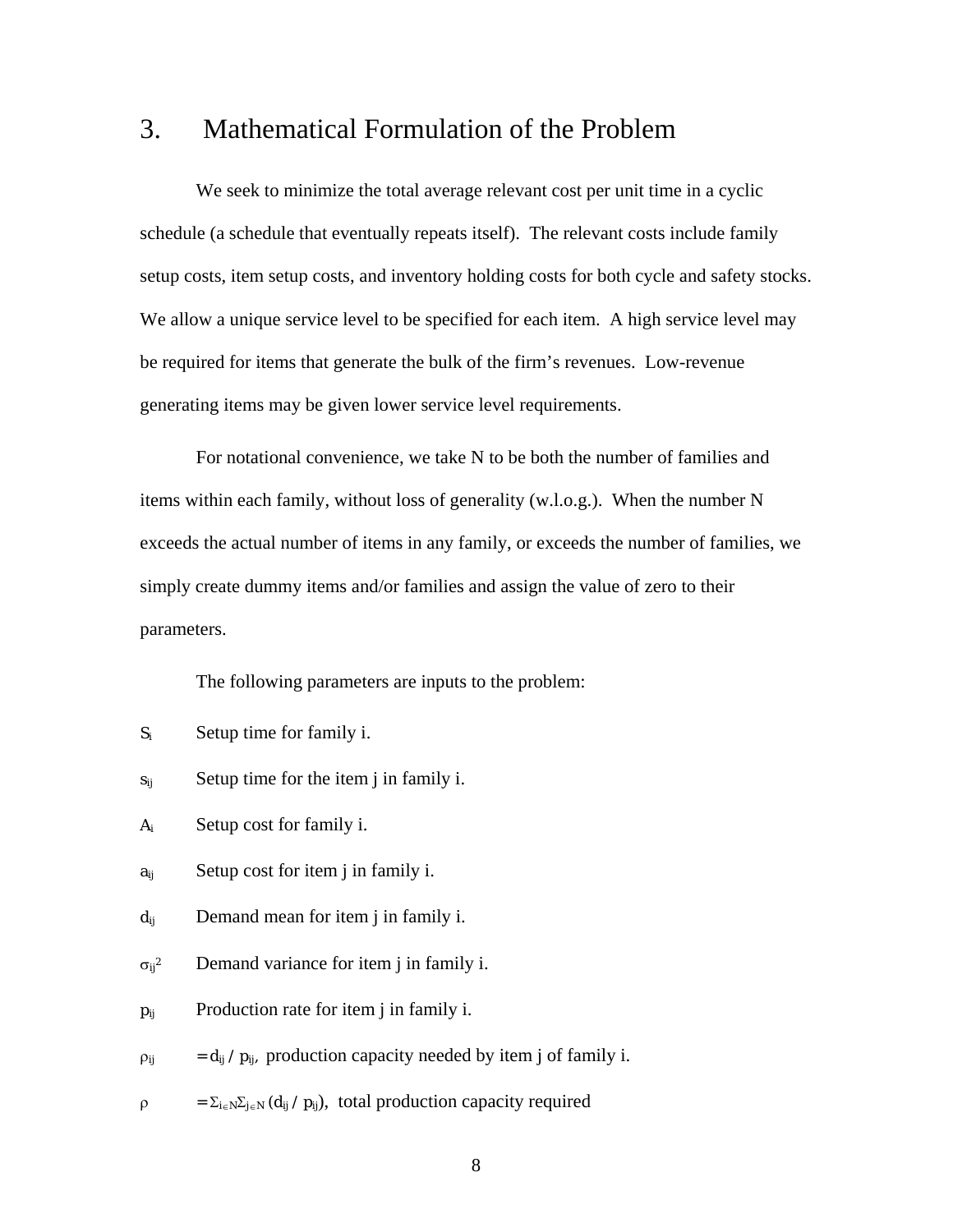$h_{ij}$  Inventory carry cost for item j in family i.

 $Z_{ij}$  Standard deviation from N(0,1) corresponding to the service level required for item j in family i.

The decision variables of the problem are:

- T Length of Basic Period
- Ki Multiplier of family i
- $k_{ij}$  Multiplier for item j of family i

The following additional notation is needed:

- $C(\cdot)$  Cost Function Evaluated at  $(\cdot)$
- G(·) Feasibility constraint, see formulation below
- N Set of subscripts of i or j from 1 to N.
- **K**  $N-Vector of  $K_i$ 's$
- **k**  $(N \times N)$ -matrix of  $k_{ii}$ 's
- $\mathbf{k}_i$ . The vector of all the item multipliers in family i.
- **P**  $=\{2^p: p \in Z_+\}$ , set of integer-powers-of-two

Ideally, the firm would like to adopt an inventory policy that:

- minimizes the total relevant operating costs,
- is feasible to implement given the facility's existing capabilities—production rates and capacity, and
- complies with its service criteria.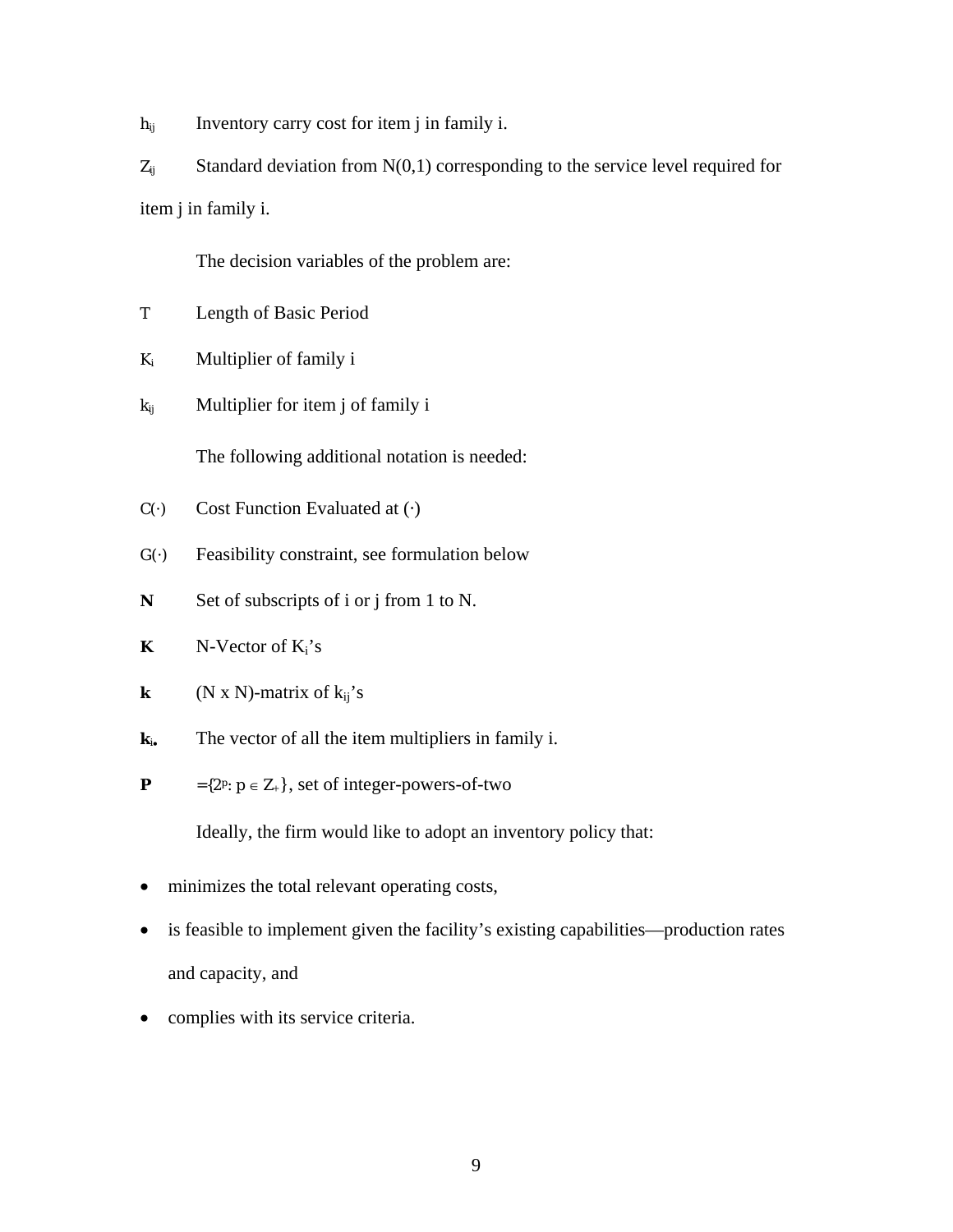We represent the solution to the problem by (T, **K**, **k**), where T, **K**, and **k** are defined above. The objective is to find the cycle time, T, and the multipliers  $K_i$  and  $k_{ij}$ for each family i and its member item j [i.e., to find (T, **K**, **k**)] so as to

Minimize 
$$
C(T, \mathbf{K}, \mathbf{k}) = \sum_{i \in \mathbf{N}} \frac{A_i}{TK_i} + \sum_{i \in \mathbf{N}} \sum_{j \in \mathbf{N}} \left( \frac{a_{ij}}{TK_i k_{ij}} + b_{ij}TK_i k_{ij} + g_{ij} \sqrt{TK_i k_{ij}} \right)
$$
 (1)

Subject to 
$$
G(T, \mathbf{K}, \mathbf{k}) = \sum_{i \in \mathbf{N}} \frac{S_i}{K_i} + \sum_{i \in \mathbf{N}} \sum_{j \in \mathbf{N}} \frac{s_{ij}}{K_i k_{ij}} - (1 - \rho) \cdot T \le 0
$$
 (2)

$$
T>0
$$
 (3)

$$
K_{i} \in \mathbf{P} \qquad \qquad \forall i \in \mathbf{N} \qquad \qquad (4)
$$

$$
k_{ij} \in \mathbf{P} \qquad \qquad \forall \ (i,j) \in \mathbf{N} \times \mathbf{N} \qquad (5)
$$

Where 
$$
b_{ij} = \frac{1}{2} h_{ij} d_{ij} (1 - \rho_{ij})
$$
 (6)

$$
g_{ij} = h_{ij} Z_{ij} \sigma_{ij} \tag{7}
$$

The objective function, (1), is an average total cost per unit time of all family and item setups, and of holding working and safety stocks. Constraint (2) is a necessary feasibility condition. Constraint (3) can be relaxed to a weak inequality without loss of accuracy. Constraints (4) and (5) restrict the family and item multipliers, respectively, to integer-powers-of-two. Roundy (1989) showed that using integer-power-of-two multipliers, obtained by his polynomial-time Roundoff Algorithm (a heuristic), results in a total cost that is at most 6% higher than the lowest cost of the continuous relaxation of the economic lot scheduling problem.

The details of the solution procedure for the above problem are beyond the scope of this paper, but are available in Karalli and Flowers (2006). Obtaining the solution to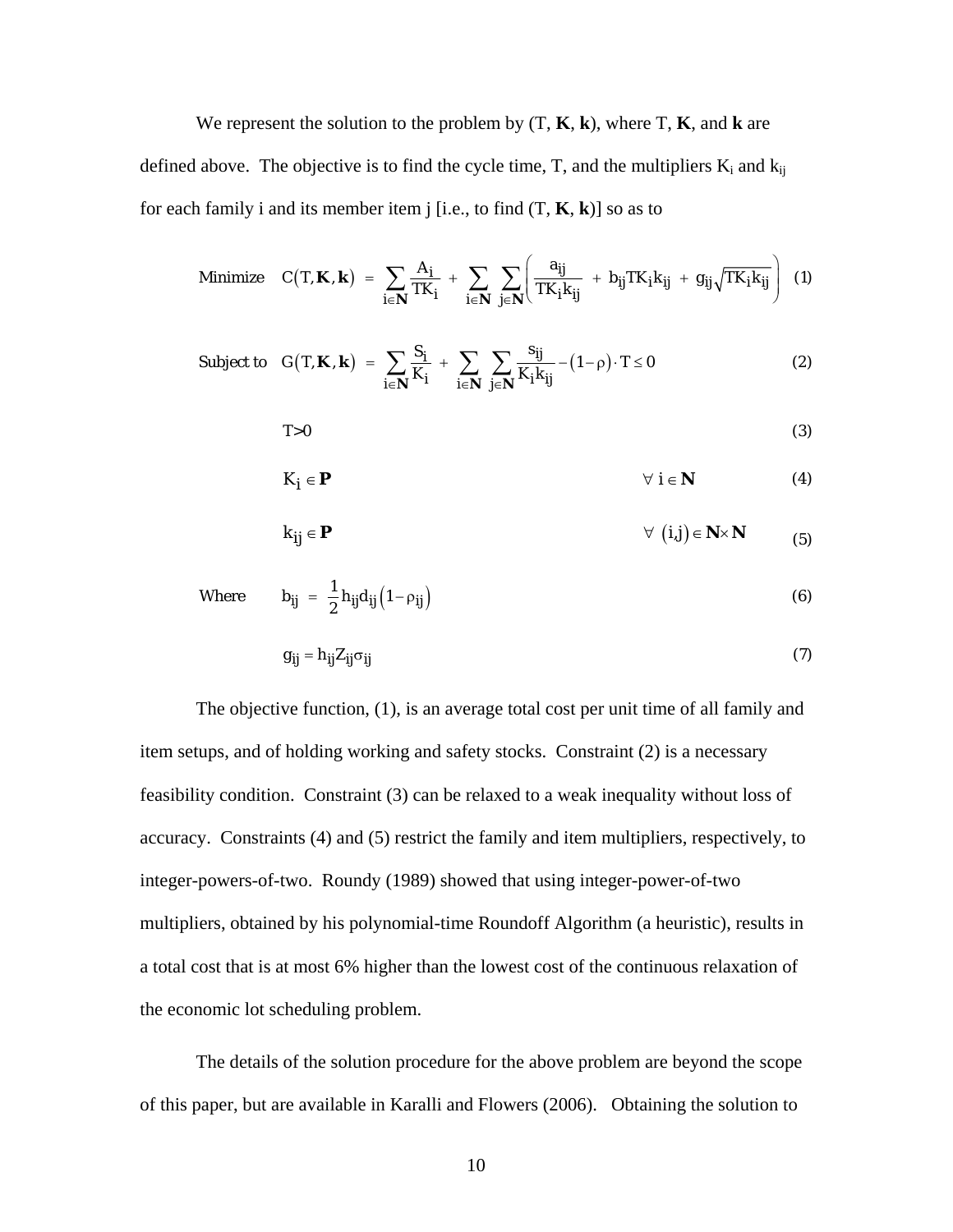our problem does not guarantee that a feasible schedule can subsequently be determined, since we have no guarantee that the families and products can be assigned to production in specific periods so as to be within the capacity constraints of the process. Dobson (1987) demonstrated how the time-varying lot sizing approach facilitated the development of feasible schedules. We have independently addressed this issue for the basic period approach taken in this research (Flowers and Karalli 2008). We developed an algorithm to load families and products to the basic periods in a production cycle and tested 200 example problems. The problems were created utilizing scenarios that seemed reasonable in practical environments. In four per cent of these 200 problems, the algorithm was unable to find feasible schedules. Of course, these results might not be as good if capacity is severely constrained. On the other hand, practitioners often have some flexibility with capacity due to resources such as overtime, so our approach certainly appears to be practical.

#### 4. The Impact of Safety Stock on Production Quantities

Since the previously published procedures for establishing production quantities do not include safety stocks in the cost optimization, it seems reasonable to assume that practitioners would either (1) use procedures that ignore the safety stock costs or (2) make judgmental corrections to try to account for them. We know of no software that considers safety stocks in the context of setting production quantities for product family situations, especially in standard ERP software products. We did not have the ability to test assumption (2) with company data. So we used assumption (1) above, namely, that safety stocks would be ignored when production quantities were established. If production quantities were established that were intended to meet expected demand for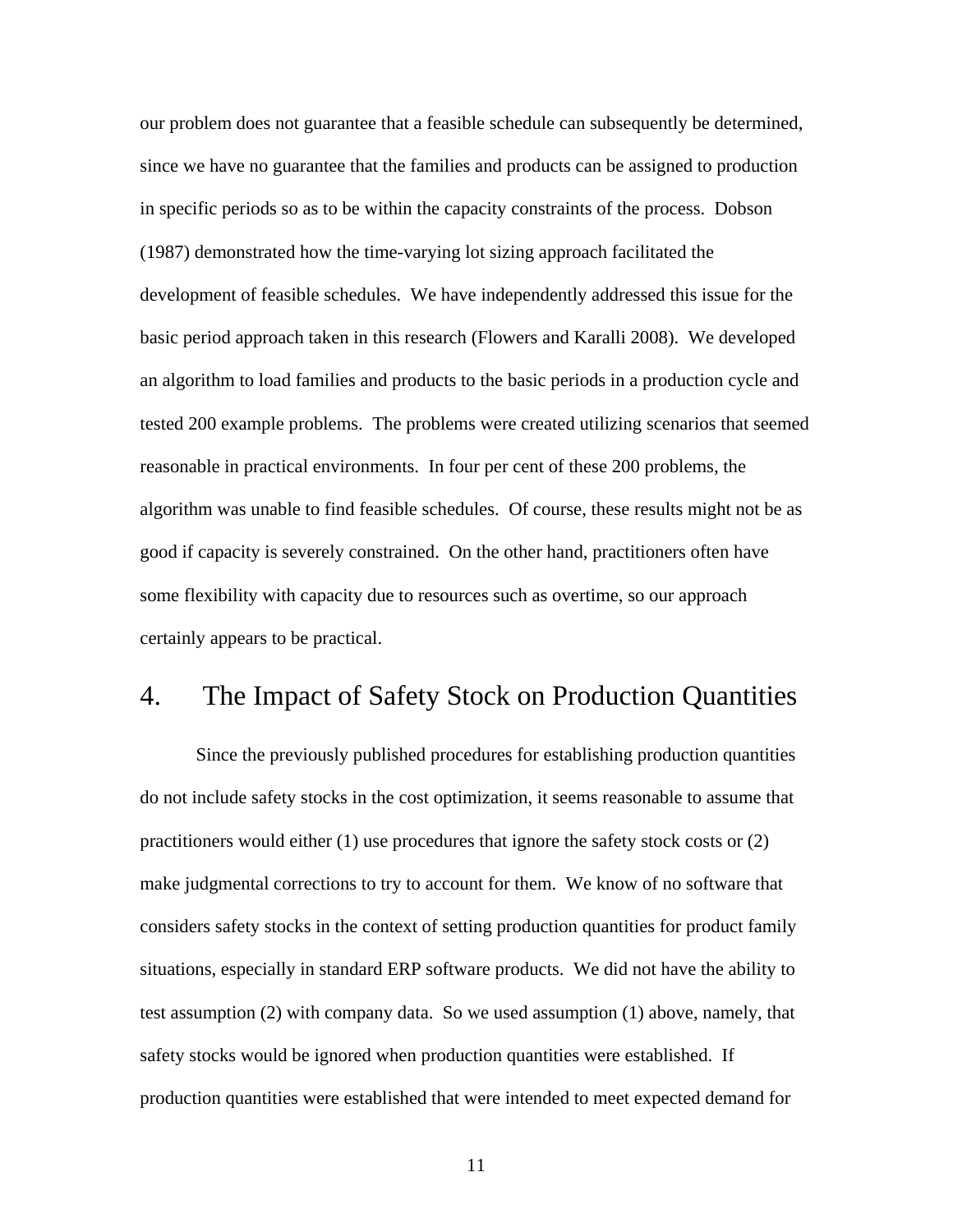some time period, then the practitioner would have to compute the additional safety stock required to meet the desired customer service level after the fact. The safety stock would depend upon the time between production runs resulting from the production quantity. We used this approach to provide a benchmark for comparison to our approach. We generated 30 random problems using a uniform distribution for each input with the parameters shown in Table 1. These parameters were carefully chosen to be representative of the relationships between these variables that we have observed in various real world settings. Each problem had five families each consisting of five products. These problems are available from the authors.

[Insert Table 1 here]

Table 2 shows a summary of the results for these 30 problems for both the benchmark approach and our improved procedure that considers safety stock costs in the optimization. The improved approach generated an average cycle length that was 37% smaller than the benchmark solution approach. For this set of problems, our approach produced solutions with total costs 7.36% lower that the benchmark method. This is a substantial difference for practitioners to exploit in the competitive environments in which they operate. Of course, the values in the table do not cover every situation that can occur in practice. However, it seems clear that this improved approach is worthy of

#### [Insert Table 2 here]

consideration by practitioners. The last column in the Table reveals that our procedure produced solutions with total costs averaging only 0.6% above a continuous relaxation lower bound for the problem.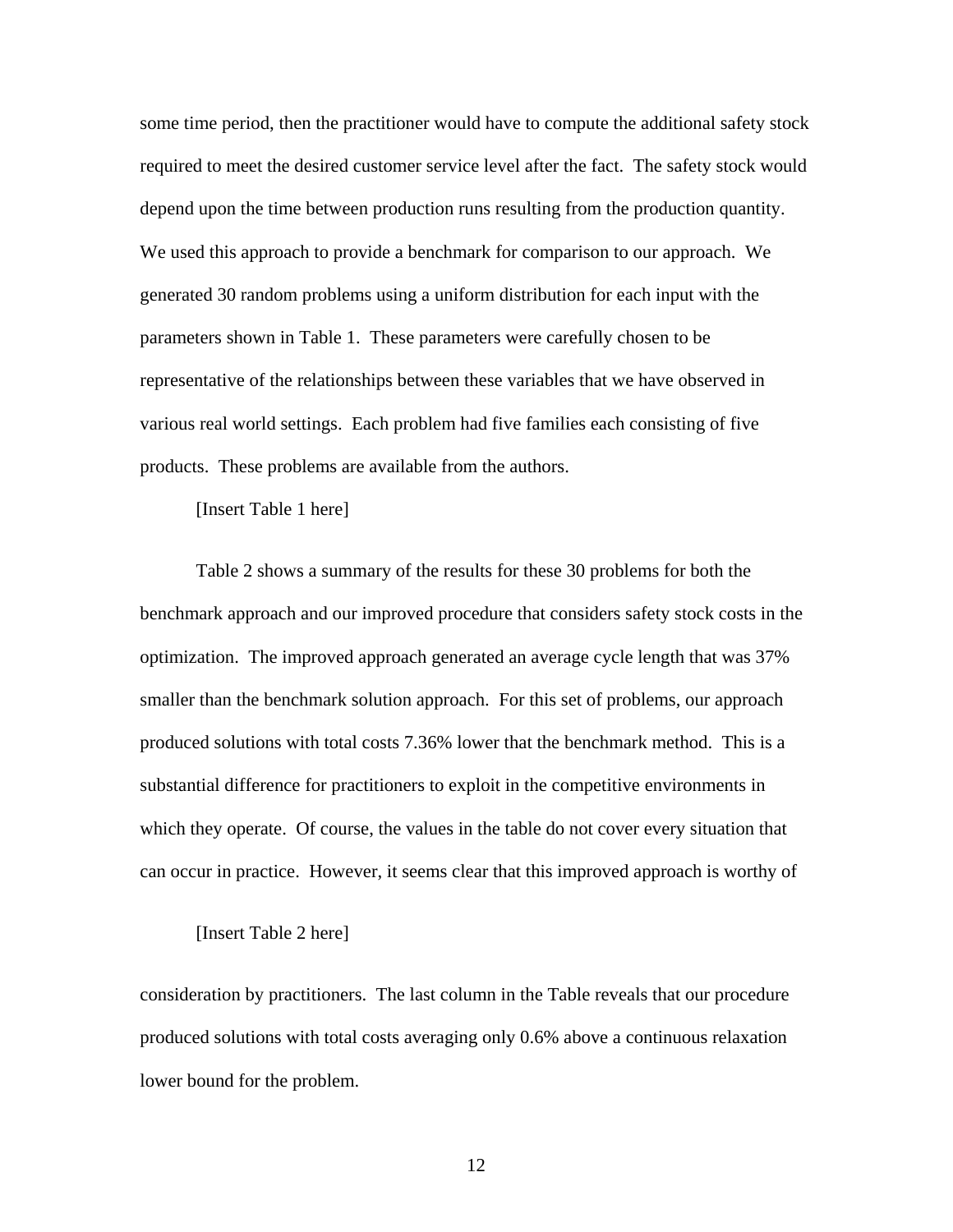#### 5. The Impact of Family Setup Times

 To illustrate the impact of family setup times for the benchmark versus our improved procedure, we continued to work with the same 30 problems but we replaced the randomly generated family setup costs from Table 1. Specifically, we resolved all 30 problems using the four constant values of the family setup cost for all families as \$100, \$1000, \$3000, and \$5000. These values are discrete points within the range listed in Table 1. By substituting these constant values we could assess how our procedure performed versus the benchmark along this continuum. We created four tables similar to Table 2 for each of the four discrete setup values, and then used the summary information from them to produce Figure 1. It reveals greater percentage savings for the improved procedure for lower values of the setup costs. This is logical since the safety stock costs should dominate in such situations, but the benchmark procedure does not consider them until after the fact. As we move to higher setup costs, the setup costs start to dominate and so the savings level off, but they are still substantial.

[Insert Figure 1 here]

#### 6. The Impact of Demand Variability

To assess the impact of demand variability we performed an experiment similar to that for the setup costs, except this time we used constant values for the coefficient of variation of demand for all products in a family. Since our experience has been that product families occur more often for industrial products than consumer products, and the demand for industrial products is highly variable, we used discrete values of 0.5, 0.7, 0.85, and 0.95 to replace the randomly generated values from Table 1. Again, we solved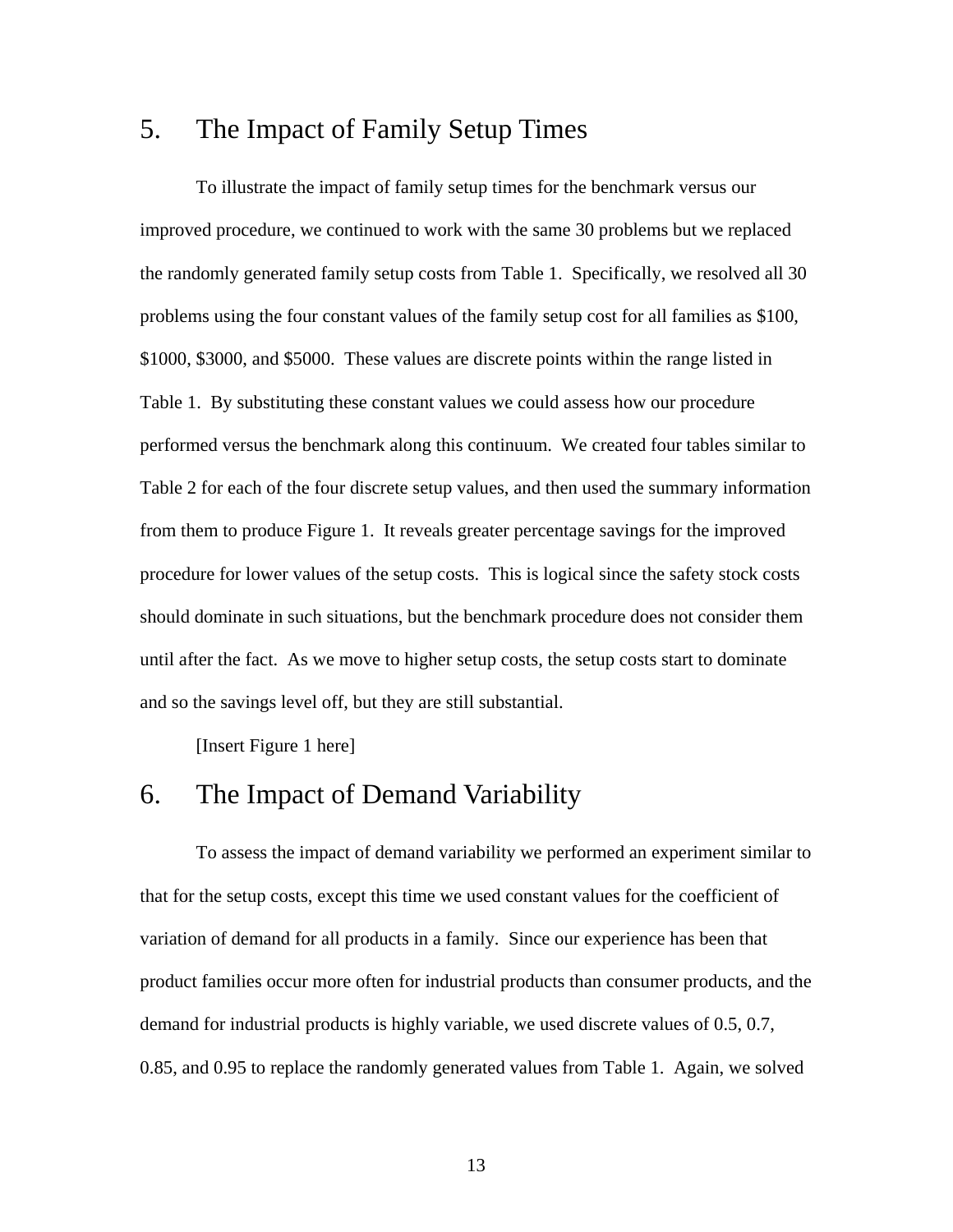the resulting 30 problems for each of these four discrete values and generated four tables similar to Table 2, from which Figure 2 was produced. It reveals greater benefit for our procedure versus the benchmark with increasing demand variability. This is logical since the safety stock costs would become more and more dominant with increasing variability, and the benchmark approach is not considering them in the optimization.

[Insert Figure 2 here]

#### 7. The Impact of Service Level

We performed a similar set of experiments with the same 30 original problems except that we used four discrete values for the service level including 90%, 93.5%, 97%, and 99.99%. Again, these values sampled the spectrum of the range of values from Table 1 for this variable. Figure 3 reveals that the advantage of the improved procedure increases with increases in the service level, as would be expected. In such situations, the safety stock costs become more dominant and the benchmark procedure is ignoring them; thus the advantage. Note the familiar exponential increase the Figure suggests since we are assuming that demand is normally distributed.

[Insert Figure 3 here]

#### 8. Summary and Conclusions

We have provided a computational demonstration that for product family manufacturing situations with independent demand, the consideration of safety stock costs as well as family and part setup costs, and cycle stock costs can provide important benefits to the practitioner. The results reveal that if a manufacturing environment resembles the experimental problems that we generated for the analysis reported in this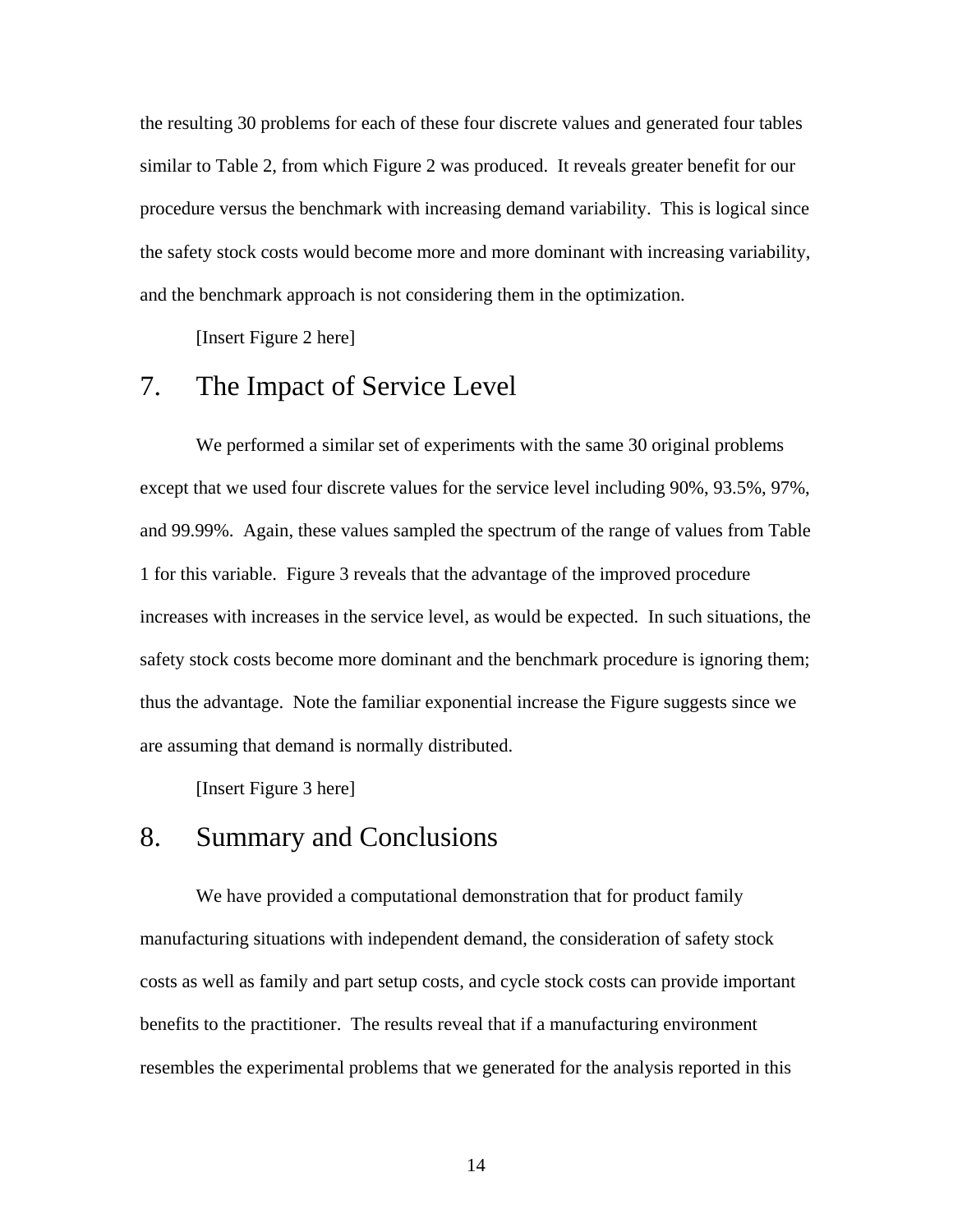research, then savings of  $5 - 10\%$  may be achievable. In addition, shorter production intervals and lower safety stocks are likely to occur. This produces a reduction of risk of obsolescence in the safety stock investment.

 Our goals for future research on this problem include one or more implementation projects, extending the results to consider a fill rate criterion, and extensions to allow for trend and seasonal effects on product demands.

#### References

- Chopra, S., Reinhardt, G., & Dada, M. (2004). The Effect of Lead Time Uncertainty on Safety Stocks. *Decision Sciences,* 35, 1-24.
- Dobson, G. (1987). The Economic Lot-Scheduling Problem: Achieving Feasibility Using Time-Varying Lot Sizes. *Operations Research*, 35, 764-771.
- Flowers, A. D., & Karalli, S. M. (2008). The Family Periodic Loading Problem. Working Paper, Department of Operations, Weatherhead School of Management, Cleveland, Ohio 44106.
- Karalli, S. M., & Flowers, A. D. (2006). The Multiple-Family ELSP with Safety Stocks. *Operations Research,* 54, 523-531.
- Monden, Y. (1998). *Toyota Production System: An Integrated Approach to Just-In-Time*,  $3<sup>rd</sup>$  Edition. Engineering & Manaagement Press, p. 28.
- Roundy, R. O. (1989). Rounding off to the Powers of Two in Continuous Relaxations of Capacitated Lot Sizing Problems. *Management Science,* 35, 1433-1432.
- Sox, C. R., Bowman, R. A., & Muckstadt, J. A. (1999). A Review of the Stochastic Economic Lot Scheduling Problem. *International Journal of Production Economics*, 62, 181-200.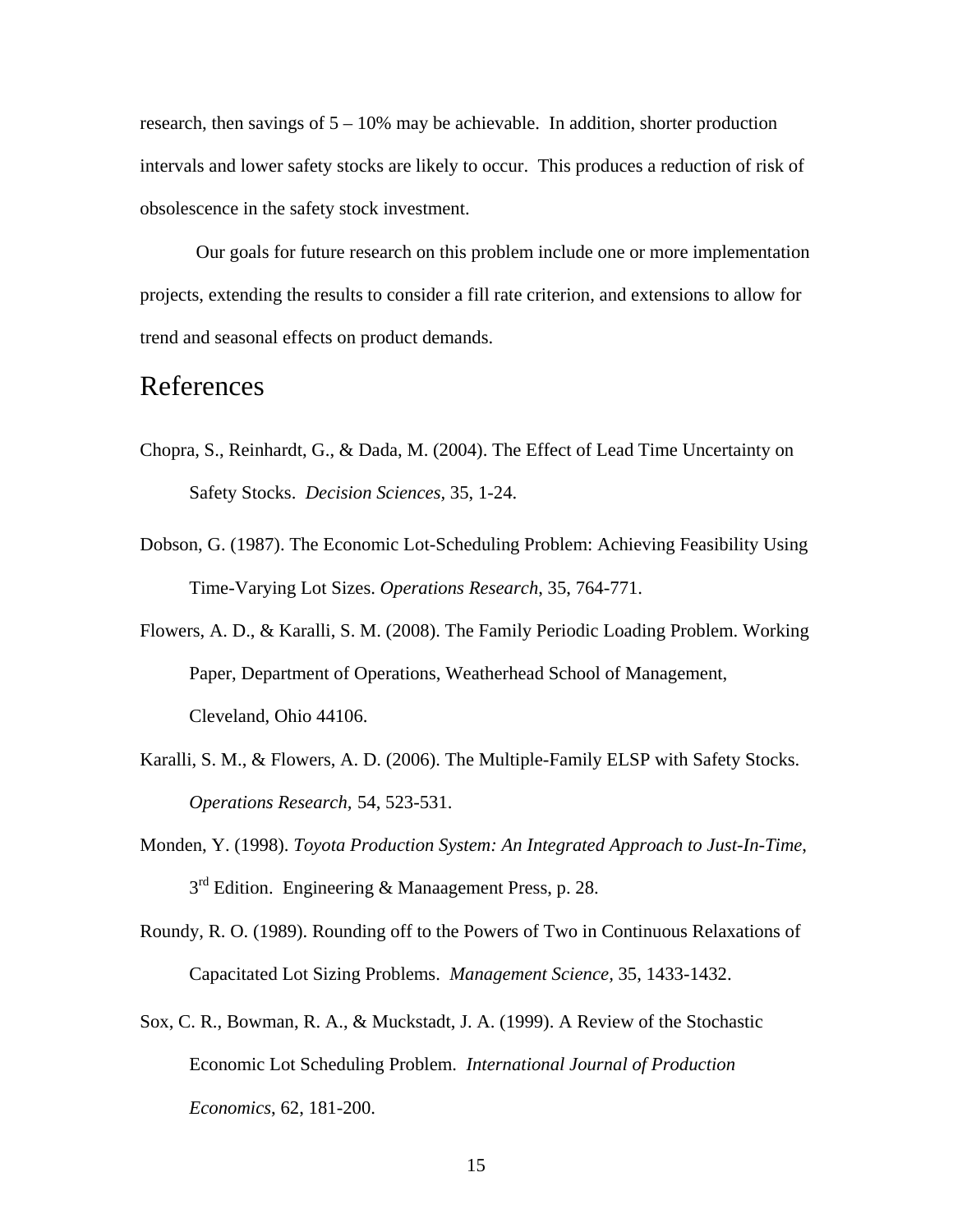| <b>Parameter</b>                                   | <b>Distribution</b> |
|----------------------------------------------------|---------------------|
| Family setup time (weeks)                          | U(0.015, 0.025)     |
| Family setup cost (\$)                             | U(100, 5000)        |
| Item setup time (weeks)                            | U(0.0012, 0.018)    |
| Item setup cost $(S)$                              | U(50, 150)          |
| Item holding cost (\$/unit/week)                   | U(0.01, 1.25)       |
| Item demand mean (units/week)                      | U(10, 1000)         |
| Item coefficient of variation                      | U(0.5, 0.95)        |
| Item production rate (units/week)                  | U(10,000,           |
|                                                    | 100,000)            |
| Item service level (probability all demand is met) | U(0.90, 0.9999)     |

Table 1: Input Data Distributions for Benchmarking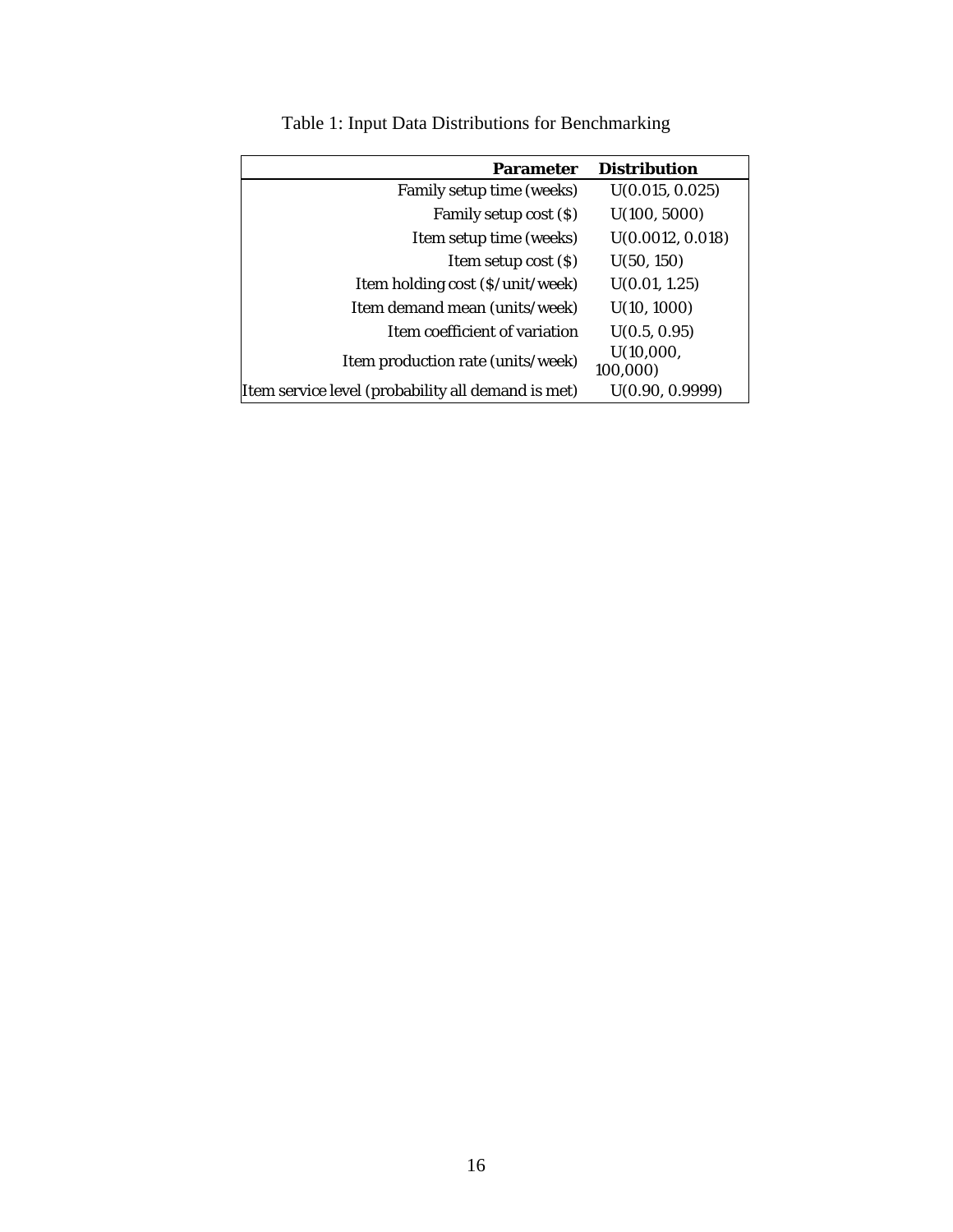|                                       |          |            |                   | $\overline{\text{TC}}$ |                   |  |
|---------------------------------------|----------|------------|-------------------|------------------------|-------------------|--|
|                                       |          |            |                   | Improvemen             | <b>TC</b>         |  |
|                                       | Improved |            | Improved          | t Over                 | <b>Difference</b> |  |
|                                       | Cycle    | Benchmark  | <b>Total Cost</b> | <b>Benchmark</b>       | from Lower        |  |
| Problem                               | Time     | Cycle Time | (TC)              | Cost                   | Bound             |  |
| 1                                     | 2.44     | 3.54       | \$30,979.69       | 7.54%                  | 0.76%             |  |
| $\overline{2}$                        | 0.97     | 1.77       | \$29,408.47       | 10.66%                 | 0.78%             |  |
| 3                                     | 1.23     | 2.66       | \$24,829.34       | 7.06%                  | 0.78%             |  |
| 4                                     | 1.13     | 2.34       | \$24,381.88       | 17.96%                 | 0.64%             |  |
| 5                                     | 1.34     | 1.94       | \$21,939.60       | 4.73%                  | 0.51%             |  |
| 6                                     | 1.40     | 2.03       | \$31,282.69       | 4.84%                  | 0.46%             |  |
| $\overline{7}$                        | 1.48     | 2.30       | \$27,834.24       | 6.97%                  | 0.76%             |  |
| 8                                     | 2.12     | 2.21       | \$29,531.07       | 6.13%                  | 0.47%             |  |
| 9                                     | 2.09     | 2.14       | \$34,352.77       | 7.90%                  | 0.89%             |  |
| 10                                    | 1.19     | 2.28       | \$21,476.60       | 9.08%                  | 0.12%             |  |
| 11                                    | 0.91     | 2.10       | \$30,916.01       | 5.08%                  | 1.09%             |  |
| 12                                    | 1.39     | 2.44       | \$24,276.36       | 6.95%                  | 0.31%             |  |
| 13                                    | 2.42     | 2.86       | \$27,075.30       | 4.95%                  | 0.67%             |  |
| 14                                    | 1.20     | 2.07       | \$28,537.15       | 7.52%                  | 0.42%             |  |
| 15                                    | 2.06     | 3.02       | \$18,888.43       | 4.14%                  | 0.65%             |  |
| 16                                    | 1.38     | 2.32       | \$29,174.21       | 7.61%                  | 0.41%             |  |
| 17                                    | 0.78     | 2.17       | \$34,224.12       | 5.79%                  | 0.50%             |  |
| 18                                    | 1.18     | 1.89       | \$24,008.61       | 8.27%                  | 0.25%             |  |
| 19                                    | 1.45     | 2.10       | \$28,491.49       | 4.68%                  | 0.41%             |  |
| 20                                    | 3.25     | 4.32       | \$26,581.10       | 3.65%                  | 0.82%             |  |
| 21                                    | 2.00     | 3.02       | \$26,556.87       | 5.75%                  | 0.94%             |  |
| 22                                    | 1.55     | 2.18       | \$27,679.74       | 6.98%                  | 0.56%             |  |
| 23                                    | 1.29     | 3.33       | \$22,381.54       | 6.02%                  | 0.52%             |  |
| 24                                    | 1.40     | 2.11       | \$35,307.31       | 5.48%                  | 1.01%             |  |
| 25                                    | 1.69     | 2.57       | \$29,106.95       | 5.67%                  | 0.45%             |  |
| 26                                    | 1.27     | 1.73       | \$27,368.77       | 5.68%                  | 0.69%             |  |
| 27                                    | 1.93     | 2.35       | \$28,319.57       | 9.96%                  | 0.21%             |  |
| 28                                    | 1.22     | 2.60       | \$27,207.19       | 6.78%                  | 0.33%             |  |
| 29                                    | 0.83     | 1.64       | \$27,544.82       | 10.08%                 | 0.89%             |  |
| 30                                    | 0.97     | 1.91       | \$15,844.66       | 16.74%                 | 0.74%             |  |
| Mean                                  | 1.52     | 2.40       | \$27,183.55       | 7.36%                  | 0.60%             |  |
| Std Dev                               | 0.555    | 0.583      | \$4,351.37        | 3.24%                  | 0.25%             |  |
| Max                                   | 3.25     | 4.32       | \$35,307.31       | 17.96%                 | 1.09%             |  |
| Min                                   | 0.78     | 1.64       | \$15,844.66       | 3.65%                  | 0.12%             |  |
| Table 2: Results of the Original Runs |          |            |                   |                        |                   |  |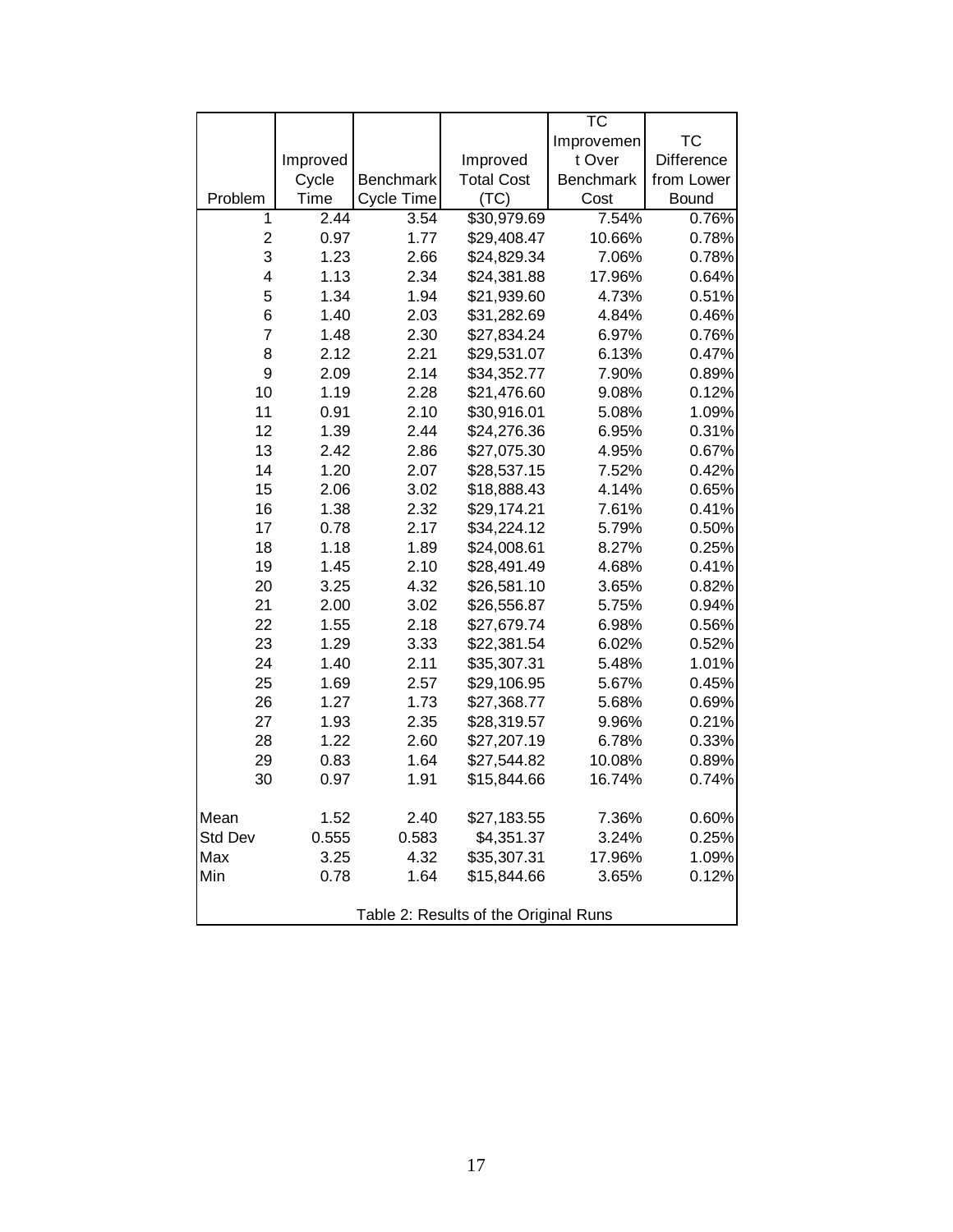

## Figure 1: Impact of Family Setup **Costs**

## Figure 2: Impact of Demand Variability